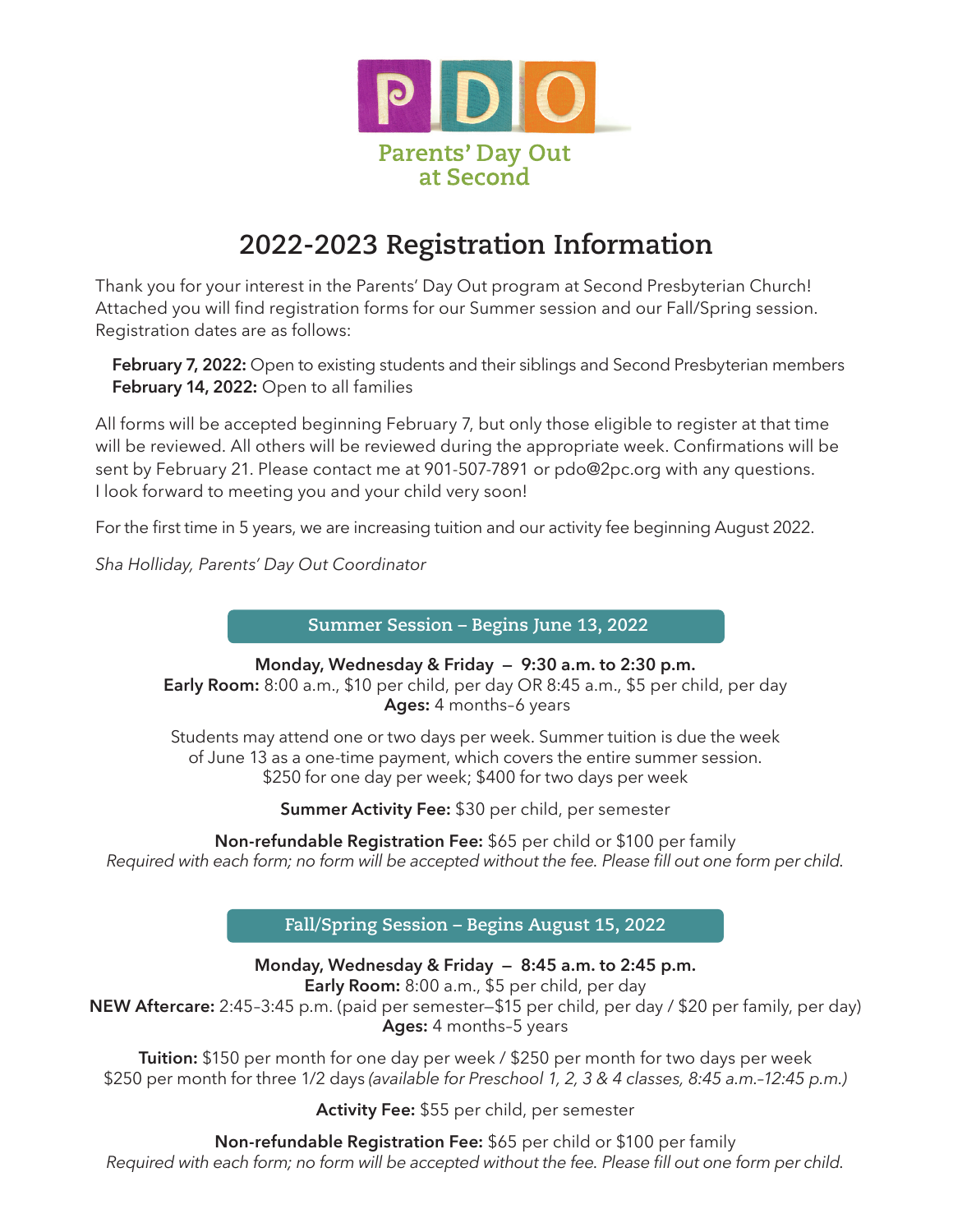

### **Summer Registration**

June 13, 2022–July 29, 2022

You must include a \$65 per child/\$100 per family non-refundable registration fee in order for this form to be considered. This fee covers registration for the summer session only.

**Student Information**

*Please fill out one form per child and print legibly.*

| <b>The door the back one form per crime and principally.</b>                                                                                                                                                                   |                                  |
|--------------------------------------------------------------------------------------------------------------------------------------------------------------------------------------------------------------------------------|----------------------------------|
|                                                                                                                                                                                                                                | Date of Birth: Gender: _________ |
|                                                                                                                                                                                                                                |                                  |
|                                                                                                                                                                                                                                |                                  |
|                                                                                                                                                                                                                                |                                  |
|                                                                                                                                                                                                                                |                                  |
| Email Address(es): Note and the set of the set of the set of the set of the set of the set of the set of the set of the set of the set of the set of the set of the set of the set of the set of the set of the set of the set |                                  |
|                                                                                                                                                                                                                                |                                  |
|                                                                                                                                                                                                                                |                                  |
| Persons, other than parents, authorized to pick up child (please list relationship to child and phone number):                                                                                                                 |                                  |
|                                                                                                                                                                                                                                |                                  |
|                                                                                                                                                                                                                                |                                  |

#### **Day Preference**

2.

During the summer, PDO meets from 9:30 a.m. to 2:30 p.m.

A by-reservation early room is available at 8:00 a.m. for \$10 per child, per day OR at 8:45 a.m., \$5 per child, per day. Email pdo@2pc.org to attend the early room.

| <b>TWO DAYS PER WEEK:</b><br>(Mark 1st, 2nd, and 3rd choice) |
|--------------------------------------------------------------|
| Monday and Wednesday                                         |
| Monday and Friday                                            |
| Wednesday and Friday                                         |
|                                                              |

| PDO OFFICE USE ONLY |                                                                                                                                |
|---------------------|--------------------------------------------------------------------------------------------------------------------------------|
|                     |                                                                                                                                |
|                     |                                                                                                                                |
|                     | Class<br><u> 1989 - Johann Harry Harry Harry Harry Harry Harry Harry Harry Harry Harry Harry Harry Harry Harry Harry Harry</u> |
|                     | Email                                                                                                                          |